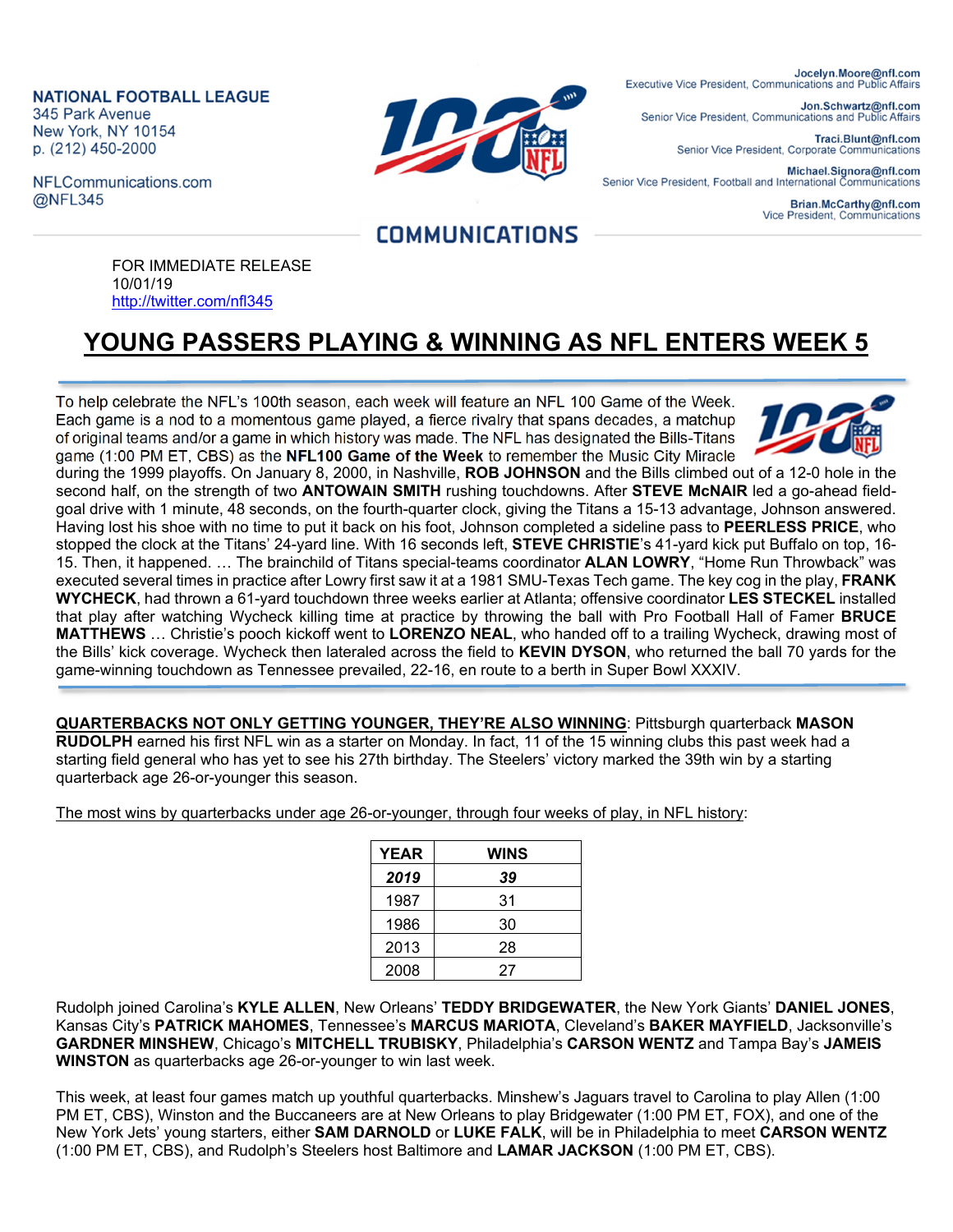**BIG GAMES ON TAP**: Two weeks can mean a night-and-day difference in the National Football League.

Exhibit A is the AFC North, where the **CLEVELAND BROWNS** and **PITTSBURGH STEELERS** two weeks ago were near the bottom looking up. This week, the Browns are in first place and the Steelers are just a game out with a prime opportunity to gain important ground at home against Baltimore.

Like the Browns and Steelers, the **SAN FRANCISCO 49ERS** and **GREEN BAY PACKERS** didn't qualify for the 2018 playoffs. However, each of those NFC teams begin Week 5 in first place preparing for a division leader on the opposite sideline. Cleveland is one of 14 teams standing at either 2-2 or 2-1-1 entering Week 5

The 49ers (3-0), off to their best start in 21 years, return from an early bye to host the Browns (2-2) on *Monday Night Football* (8:15 PM ET, ESPN). San Francisco with a win can achieve its first 4-0 record since Pro Football Hall of Famers **JOE MONTANA** and **JERRY RICE** led their club to a 10-0 start in 1990.

Also looming large on the Week 5 docket is a clash between the Packers (3-1) and the leaders of the NFC East, the **DALLAS COWBOYS** (3-1), at AT&T Stadium (4:25 PM ET, FOX).

The captain has turned on the fasten-seatbelt sign. The NFL enters October with a lot left to be determined in an already exciting 100th season.

**ORIGINAL TEAMS MEET IN LONDON**: The 2019 London series kicks off on Sunday, when an original NFL franchise, the **CHICAGO BEARS**, faces an original AFL franchise, the **OAKLAND RAIDERS**.

That contest (1:00 PM ET, FOX) marks the first NFL game at Tottenham Hotspur Stadium. The new facility will become the 187th venue to host a regular-season or postseason game in the 100 years of the National Football League.

This week marks the Raiders' third appearance as a regular-season home team in London. It's the fourth straight season and the fifth time in six years that the Raiders have hosted a regular-season game internationally, having played at Wembley Stadium in 2014 and 2018 as well as games at Mexico City's Estadio Azteca in 2016 and 2017.

The Bears also have played in the United Kingdom twice before, both at Wembley Stadium (preseason in 1986 and regular season in 2011).

The NFL and Tottenham Hotspur have an agreement for a minimum of two games per year to be played through 2028. The state-of-the-art stadium features a retractable-grass field with an artificial surface underneath that will be used for NFL games. It also has customized NFL features, such as purpose-built locker rooms, medical and media facilities and a dedicated entrance.

By the end of the 2019 season, the NFL will have played 28 regular-season games in London, with 31 of 32 teams having participated. The Green Bay Packers are the only team that has yet to play there.

**INTERNATIONAL SIGNIFICANCE**: Since 2007, when the NFL played its first regular-season game in the United Kingdom, the league has been remarkably pleased with the passion and knowledge of the UK fans as well as the resulting growth in the NFL's international popularity. For the teams, traveling to London is a unique road trip, allowing the coaches and players to spend more time together than they would for a domestic trip. And when those teams return from either London or Mexico City with a win, those wins have proven significant.

The last nine teams that have won an international game have earned playoff berths later that season:

| <b>TEAM</b>   | <b>YEAR, RESULT</b> |                          | <b>LOCATION</b>        | <b>SEASON RESULT</b>                |  |
|---------------|---------------------|--------------------------|------------------------|-------------------------------------|--|
| Philadelphia  | 2018                | Def. Jacksonville, 24-18 | Wembley Stadium, UK    | Advanced to NFC Divisional playoffs |  |
| L.A. Chargers | 2018                | Def. Tennessee, 20-19    | Wembley Stadium, UK    | Advanced to AFC Divisional playoffs |  |
| Seattle       | 2018                | Def. Oakland, 27-3       | Wembley Stadium, UK    | Advanced to NFC Wild Card playoffs  |  |
| New England   | 2017                | Def. Oakland, 33-8       | Estadio Azteca, Mexico | Advanced to Super Bowl LII          |  |
| Minnesota     | 2017                | Def. Cleveland, 33-16    | Twickenham Stadium, UK | Advanced to NFC Championship        |  |
| L.A. Rams     | 2017                | Def. Arizona, 33-0       | Twickenham Stadium, UK | Advanced to NFC Wild Card playoffs  |  |
| New Orleans   | 2017                | Def. Miami, 20-0         | Wembley Stadium, UK    | Advanced to NFC Divisional playoffs |  |